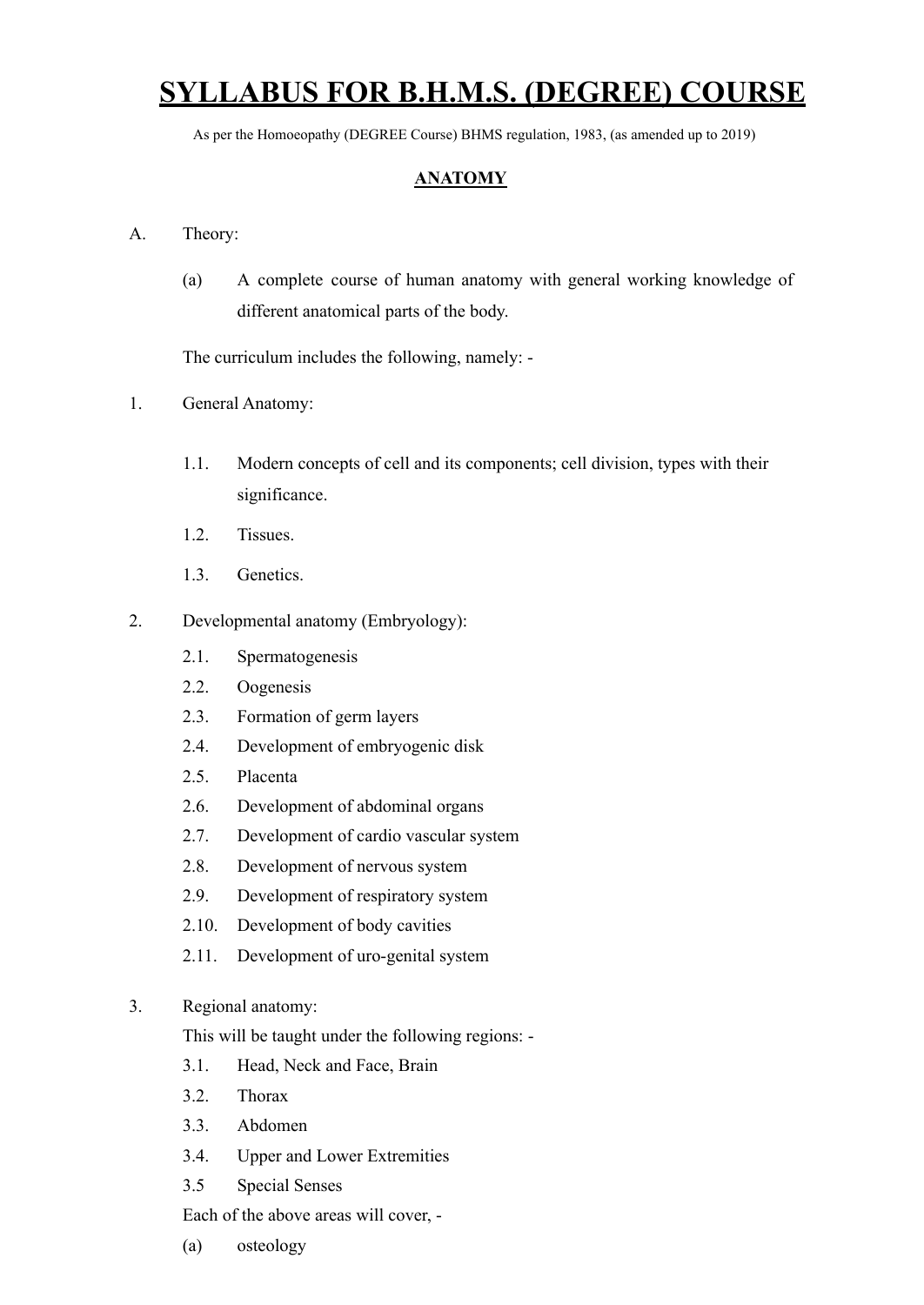- (b) syndesmology (joints)
- (c) mycology
- (d) angiology
- (e) neurology
- (f) splanchnolgy (viscera and organs)
- (g) surface anatomy
- (h) applied anatomy
- (i) radiographic anatomy
- 4. Histology (Microanatomy);
- B. Practical
	- 1. Dissection of the whole human body, demonstration of dissected parts.
	- 2. Identification of histological slides related to tissues and organs.
	- 3. Students shall maintain practical or clinical journals and dissection cards.
- C. Examination:
- 1. Theory:

The written papers in anatomy shall be in two papers, namely: -

- 1.1. Paper-I
	- a. General Anatomy,
	- b. Head, face and neck, Central nervous System, upper extremities and Embryology.
- 1.2. Paper-II
	- a. Thorax, abdomen, pelvis, lower extremities and Histology (microanatomy).
- 2. The Practical including viva voce or oral examination includes the following:
	- **2.1. Marks: 200 2.2.** Distribution of marks- **Marks** 2.2.1. Knowledge of dissected parts- 20 2.2.2. Viscera 20 2.2.3. Bones 20 2.2.4. Surface Anatomy 10 2.2.5. Spotting (including Radiology and Histology) 20 2.2.6. Maintenance of Practical record or journal and dissection card 10 2.2.7. Viva Voce (Oral) 100 **Total 200**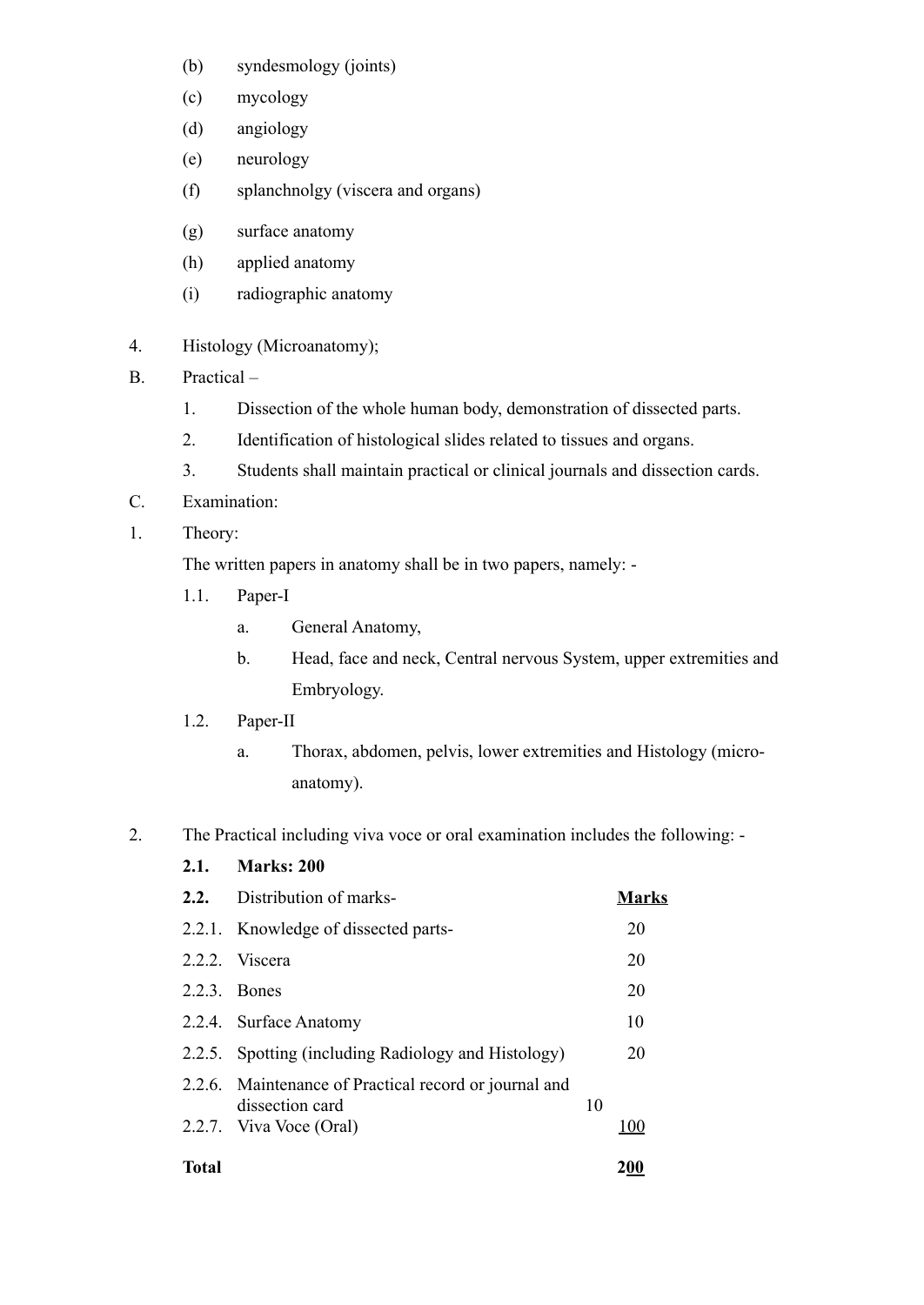#### **PHYSIOLOGY**

Instructions:

- I. (a) The purpose of a course in physiology is to teach the functions, processes and inter-relationship of the different organs and systems of the normal disturbance in disease and to equip the student with normal standards of reference for use while diagnosing and treating deviations from the normal;
	- (b) To a Homoeopath the human organism is an integrated whole of body life and mind and though life includes all the chemico-physical processes it transcends them;
	- (c) There can be no symptoms of disease without vital force animating the human organism and it is primarily the vital force which is deranged in disease;
	- (d) Physiology shall be taught from the stand point of describing physical processes underlying them in health;
	- (e) Applied aspect of every system including the organs is to be stressed upon while teaching the subject.
- II. (a) There should be close co-operation between the various departments while teaching the different systems;
	- (b) There should be joint courses between the two departments of anatomy and physiology so that there is maximum co-ordination in the teaching of these subjects;
	- (c) Seminars should be arranged periodically and lecturers of anatomy, physiology and bio-chemistry should bring home the point to the students that the integrated approach is more meaningful.
- A. Theory:

The curriculum includes the following, namely: -

- I. General physiology:
	- 1. Introduction to cellular physiology
	- 2. Cell Junctions
	- 3. Transport through cell membrane and resting membrane potential
	- 4. Body fluids compartments
	- 5. Homeostasis
- II. Body fluids:
	- 1. Blood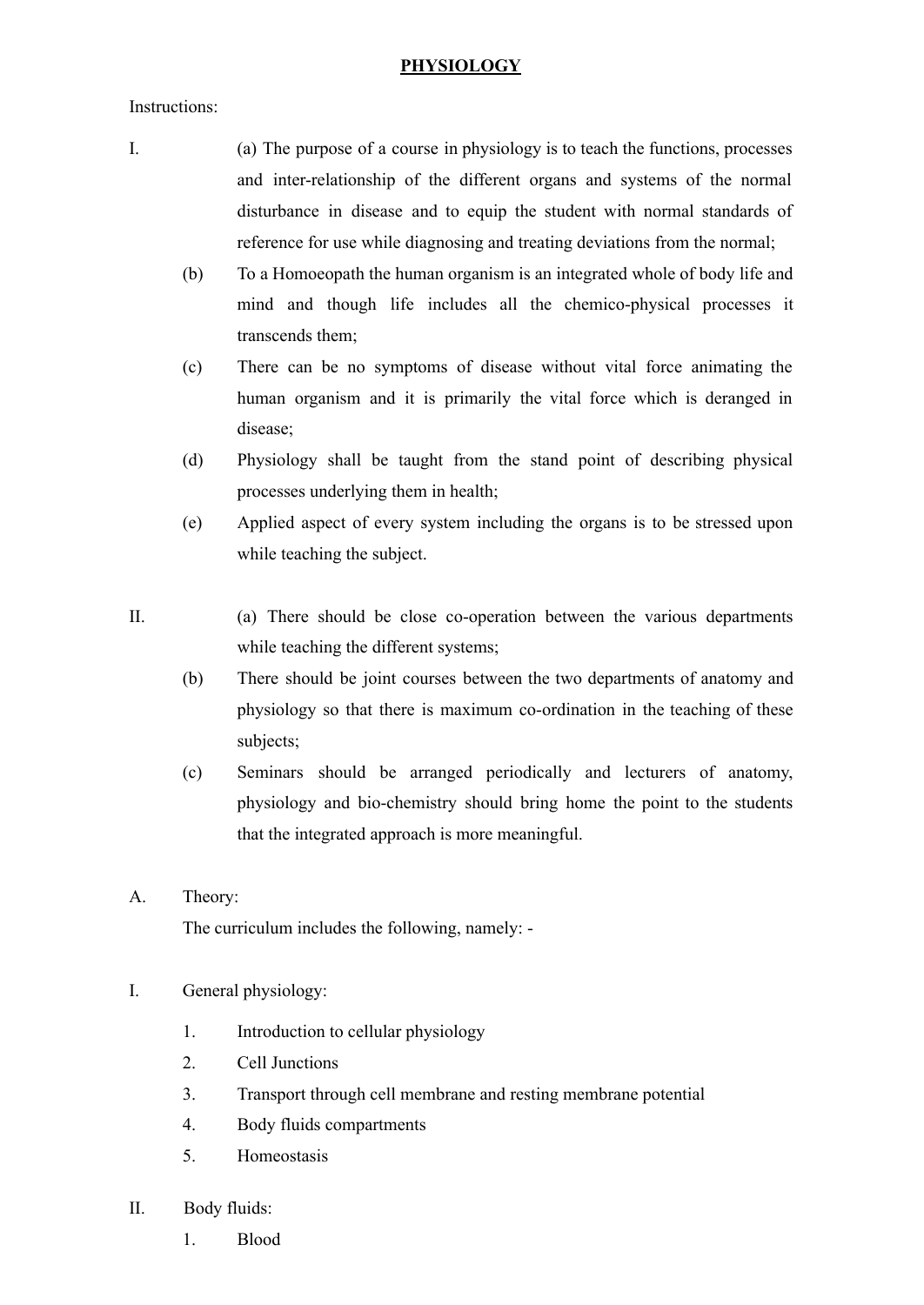- 2. Plasma Proteins
- 3. Red Blood Cells
- 4. Erythropoiesis
- 5. Haemoglobin and Iron Metabolism
- 6. Erythrocyte Sedimentation Rate
- 7. Packed Cell Volume and Blood Indices
- 8. Anaemia
- 9. Haemolysis and Fragility of Red Blood Cells
- 10. White Blood Cell
- 11. Immunity
- 12. Platelets
- 13. Haemostasis
- 14. Coagulation of Blood
- 15. Blood groups
- 16. Blood Transfusion
- 17. Blood volume
- 18. Reticulo-endothelial System and Tissue Macrophage
- 19. Lymphatic System and Lymph
- 20. Tissue Fluid and Oedema

# III. Cardio-vascular system:

- 1. Introduction to cardiovascular system
- 2. Properties of cardiac muscle
- 3. Cardiac cycle
- 4. General principles of circulation
- 5. Heart sounds
- 6. Regulation of cardiovascular system
- 7. Normal and abnormal Electrocardiogram (ECG)
- 8. Cardiac output
- 9. Heart rate
- 10. Arterial blood pressure
- 11. Radial Pulse
- 12. Regional circulation- Cerebral, Splanchnic, Capillary, Cutaneous & skeletal muscle circulation.
- 13. Cardiovascular adjustments during exercise
- IV. Respiratory system and environmental physiology:
	- 1. Physiological anatomy of respiratory tract
	- 2. Mechanism of respiration: Ventilation, diffusion of gases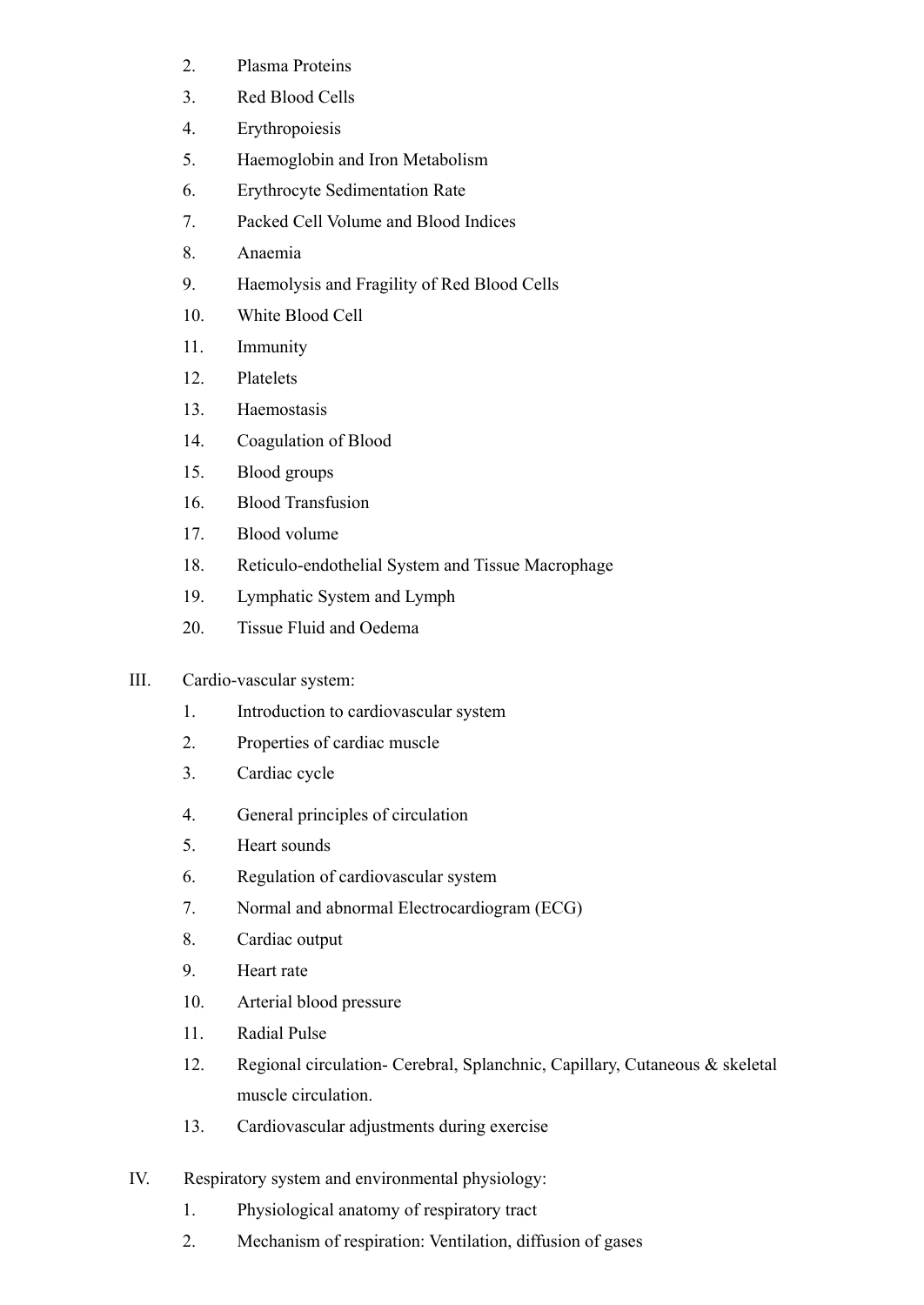- 3. Transport of respiratory gases
- 4. Regulation of respiration
- 5. Pulmonary function tests
- 6. High altitude and space physiology
- 7. Deep sea physiology
- 8. Artificial respiration
- 9. Effects of exercise on respiration
- V. Digestive system:
	- 1. Introduction to digestive system
	- 2. Composition and functions of digestive juices
	- 3. Physiological anatomy of Stomach, Pancreas, Liver and Gall bladder, Small intestine, Large intestine
	- 4. Movements of gastrointestinal tract
	- 5. Gastrointestinal hormones
	- 6. Digestion and absorption of carbohydrates, proteins and lipids
- VI. Renal physiology and skin:
	- 1. Physiological anatomy of kidneys and urinary tract
	- 2. Renal circulation
	- 3. Urine formation: Renal clearance, glomerular filtration, tubular reabsorption, selective secretion, concentration of urine, acidification of urine
	- 4. Renal functions tests
	- 5. Micturition
	- 6. Skin
	- 7. Sweat
	- 8. Body temperature and its regulation
- VII. Endocrinology:
	- 1. Introduction of endocrinology
	- 2. Hormones and hypothalamo-hypophyseal axis
	- 3. Pituitary gland
	- 4. Thyroid gland
	- 5. Parathyroid
	- 6. Endocrine functions of pancreas
	- 7. Adrenal cortex
	- 8. Adrenal medulla
	- 9. Endocrine functions of other organs
- VIII. Reproductive system: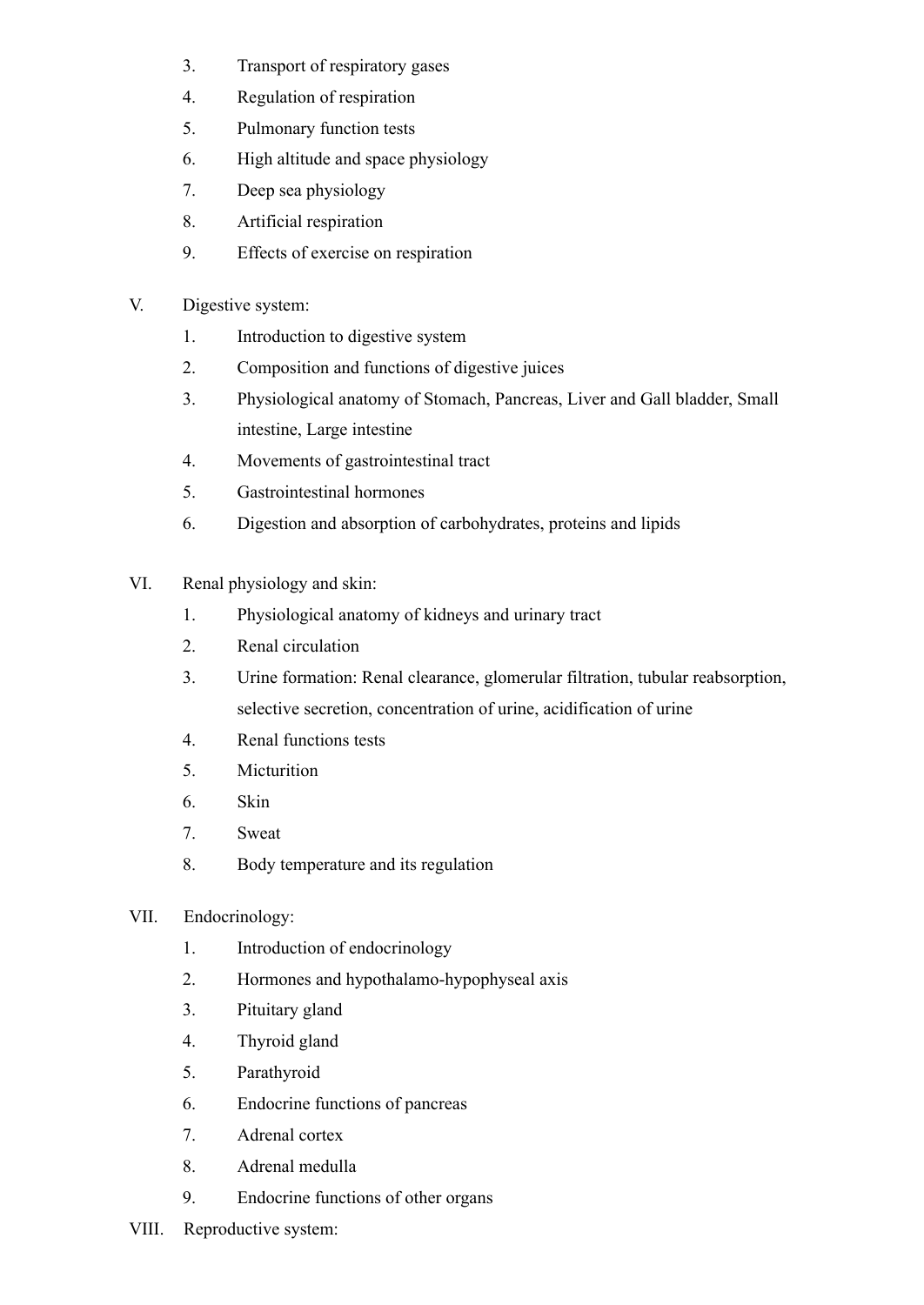- 1. Male reproductive system-testis and its hormones; seminal vesicles, prostate gland, semen.
- 2. Introduction to female reproductive system
- 3. Menstrual cycle
- 4. Ovulation
- 5. Menopause
- 6. Infertility
- 7. Pregnancy and parturition
- 8. Placenta
- 9. Pregnancy tests
- 10. Mammary glands and lactation
- 11. Fertility
- 12. Foetal circulation
- IX. Central nervous system:
	- 1. Introduction to nervous system
	- 2. Neuron
	- 3. Neuroglia
	- 4. Receptors
	- 5. Synapse
	- 6. Neurotransmitters
	- 7. Reflex
	- 8. Spinal cord
	- 9. Somato-sensory system and somato-motor system
	- 10. Physiology of pain
	- 11. Brainstem, Vestibular apparatus
	- 12. Cerebral cortex
	- 13. Thalamus
	- 14. Hypothalamus
	- 15. Internal Capsule
	- 16. Basal ganglia
	- 17. Limbic system
	- 18. Cerebellum Posture and equilibrium
	- 19. Reticular formation
	- 20. Proprioceptors
	- 21. Higher intellectual function
	- 22. Electroencephalogram (EEG)
	- 23. Physiology of sleep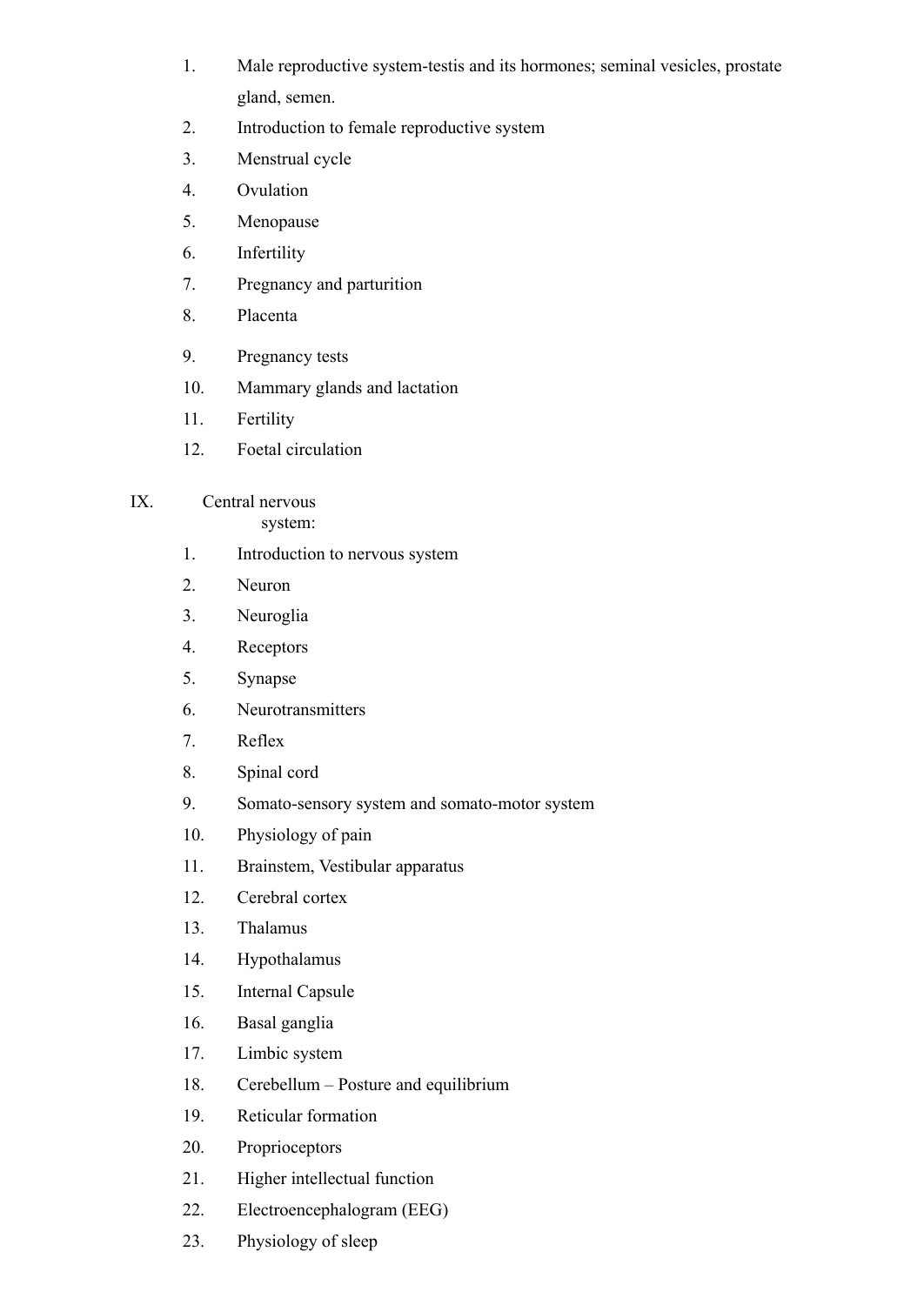- 24. Cerebro-spinal fluid (CSF)
- 25. Autonomic Nervous System (ANS)
- X. Special senses:
	- 1. Eye: Photochemistry of vision, Visual pathway, Pupillary reflexes, Colour vision, Errors of refraction
	- 2. Ear: Auditory pathway, Mechanism of hearing, Auditory defects
	- 3. Sensation of taste: Taste receptors, Taste pathways
	- 4. Sensation of smell: Olfactory receptors, olfactory, pathways
	- 5. Sensation of touch
- XI. Nerve muscle physiology:
	- 1. Physiological properties of nerve fibres
	- 2. Nerve fibre- types, classification, function, Degeneration and regeneration of peripheral nerves
	- 3. Neuro-Muscular junction
	- 4. Physiology of Skeletal muscle
	- 5. Physiology of Cardiac muscle
	- 6. Physiology of Smooth muscle
	- 7. EMG and disorders of skeletal muscles
- XII. Bio-physical sciences:
	- 1. Filtration
	- 2. Ultra filtration
	- 3. Osmosis
	- 4. Diffusion
	- 5. Adsorption
	- 6. Hydrotropy
	- 7. Colloid
	- 8. Donnan Equilibrium
	- 9. Tracer elements
	- 10. Dialysis
	- 11. Absorption
	- 12. Assimilation
	- 13. Surface tension
- B. Practical:
- I. Haematology:
	- 1. Study of the Compound Microscope
	- 2. Introduction to haematology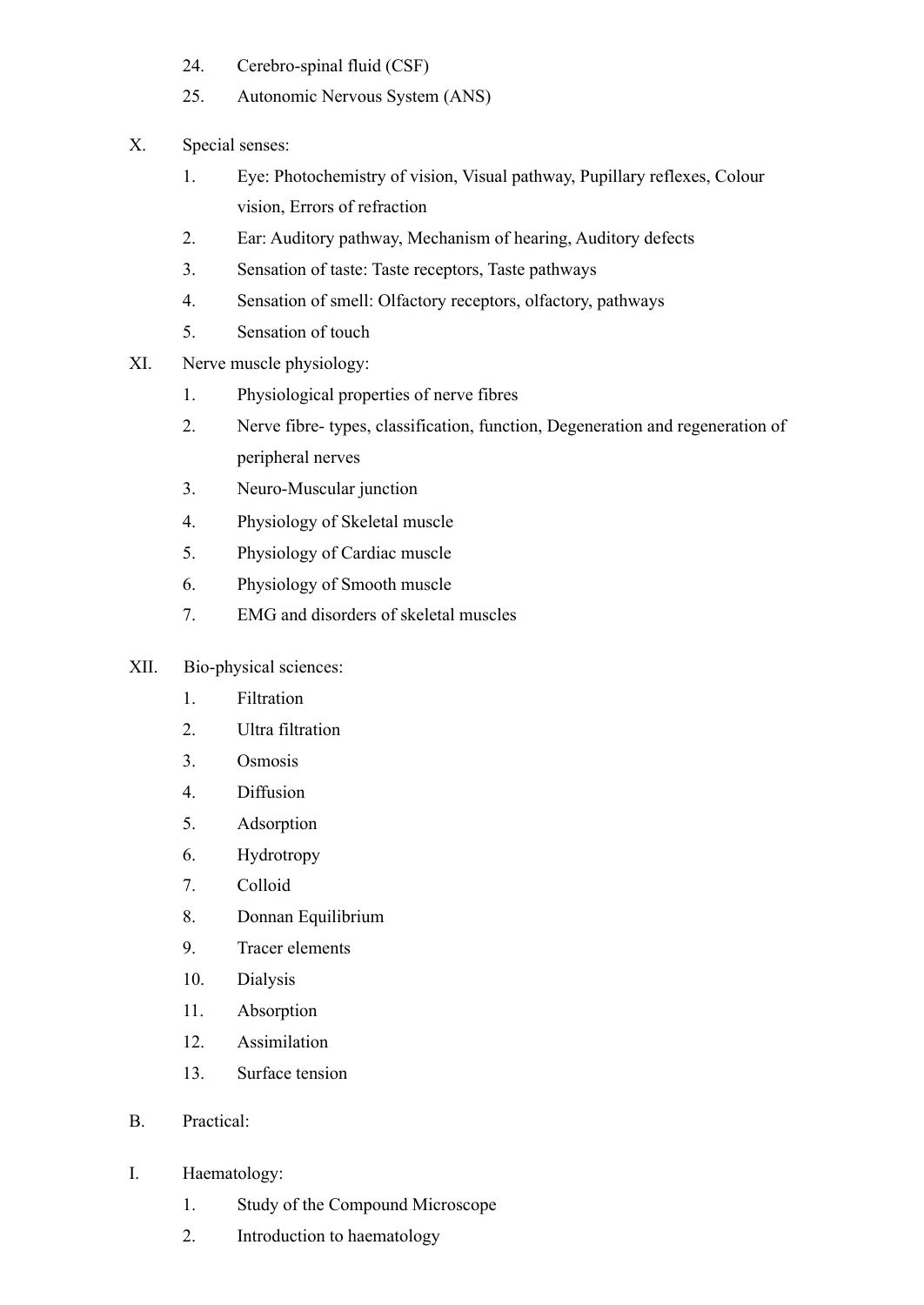- 3. Collection of Blood samples
- 4. Estimation of Haemoglobin Concentration
- 5. Determination of Haematocrit
- 6. Haemocytometry
- 7. Total RBC count
- 8. Determination of RBC indices
- 9. Total Leucocytes Count (TLC)
- 10. Preparation and examination of Blood Smear
- 11. Differential Leucocyte Count (DLC)
- 12. Absolute Eosinophil Count
- 13. Determination of Erythrocyte Sedimentation Rate
- 14. Determination of Blood Groups
- 15. Osmotic fragility of Red cells
- 16. Determination of Bleeding Time and Coagulation Time
- 17. Platelet Count
- 18. Reticulocyte Count
- II. Human experiments:
	- 1. General Examination
	- 2. Respiratory System- Clinical examination, Spirometry, Stethography
	- 3. Gastrointestinal System- Clinical examination
	- 4. Cardiovascular System- Blood pressure recording, Radial pulse, ECG, Clinical examination
	- 5. Nerve and Musle Physiology-Mosso's Ergography, Handgrip Dynamometer
	- 6. Nervous System- Clinical examination
	- 7. Special Senses- Clinical examination
	- 8. Reproductive System- Diagnosis of pregnancy

# **BIO- CHEMISTRY**

# A. THEORY:

- 1. Carbohydrates: (Chemistry, Metabolism, Glycolysis, TCA, HMP, Glycogen synthesis and degradation, Blood glucose regulation)
- 2. Lipids: (Chemistry, Metabolism, Intestinal uptake, Fat transport, Utilisation of stored fat, Activation of fatty acids, Beta oxidation and synthesis of fatty acids)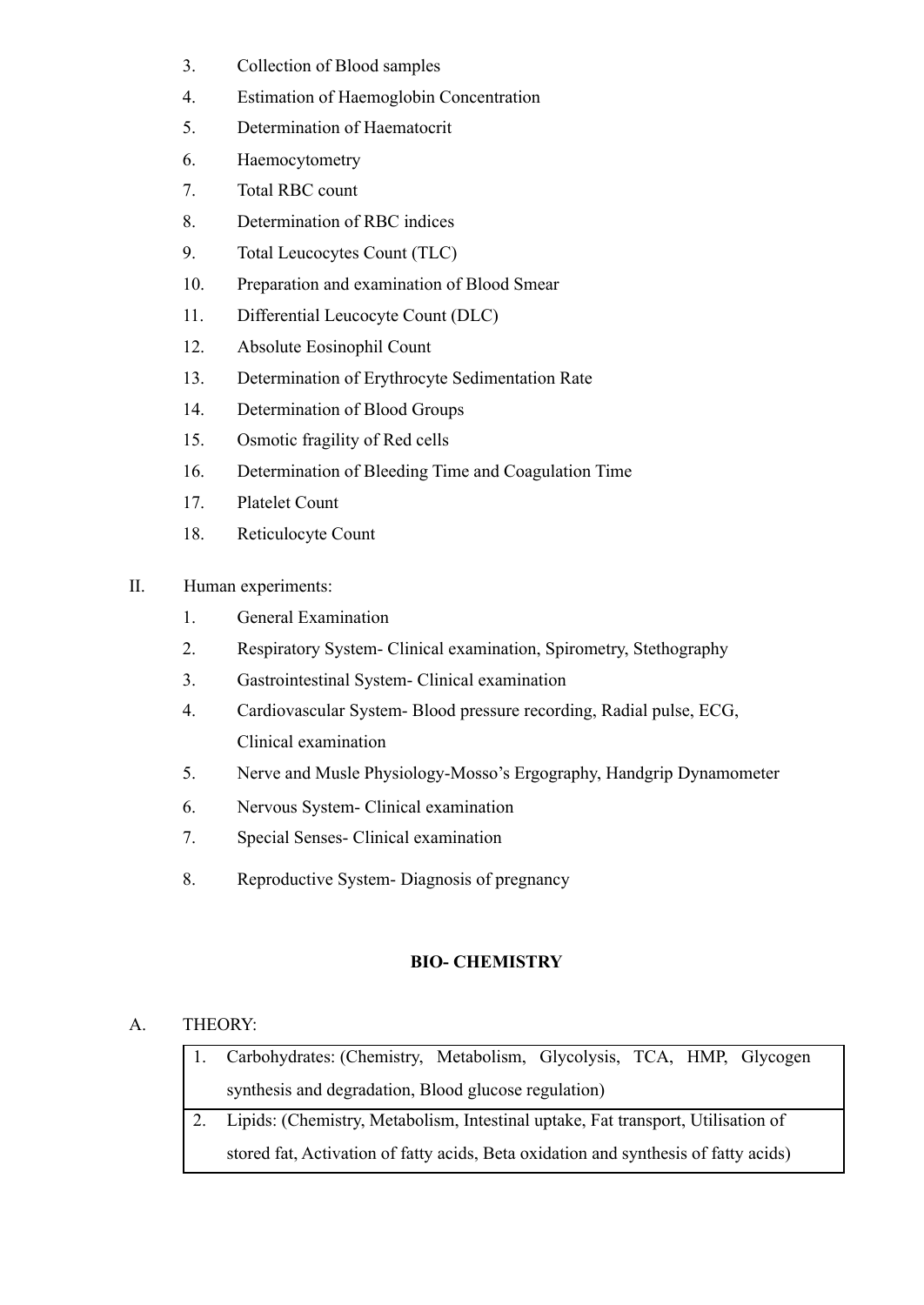- 3. Proteins: (Chemistry, Metabolism, Digestion of protein, Transamination, Deamination Fate of Ammonia, Urea cycle, End products of each amino acid and their entry into TCA cycle 4. Enzymes: (Definition, Classification, Biological Importance, Diagnostic use, Inhibition) 5. Vitamins: (Daily requirements, Dietary source, Disorders and physiological role) 6. Minerals (Daily requirement, Dietary Sources, Disorders and physiological role)
- 7. Organ function tests

# B. Practical:

- 1. Demonstration of uses of instruments or equipment
- 2. Qualitative analysis of carbohydrates, proteins and lipids
- 3. Normal characteristics of urine
- 4. Abnormal constituents of urine
- 5. Quantitative estimation of glucose, total proteins, uric acid in blood
- 6. Liver function tests
- 7. Kidney function tests
- 8. Lipid profile
- 9. Interpretation and discussion of results of biochemical tests.

# C. Examination:

- 1. Theory:
	- (1) No. of Papers- 02
	- (2) Marks: Paper I- 100
	- (3) Paper II- 100
	- 1.1 Contents:
		- 1.1.1. Paper-I:

General Physiology, Biophysics, Body fluids, Cardiovascular system, Reticuloendothelial system, Respiratory system, Excretory system, Regulation of body temperature, Skin, Nerve Muscle physiology

1.1.2. Paper-II:

Endocrine system, Central Nervous System, Digestive system and metabolism, Reproductive system, Sense organs, Biochemistry, Nutrition.

- 2. Practical Including viva voce or oral:
	- 2.1 Marks; 200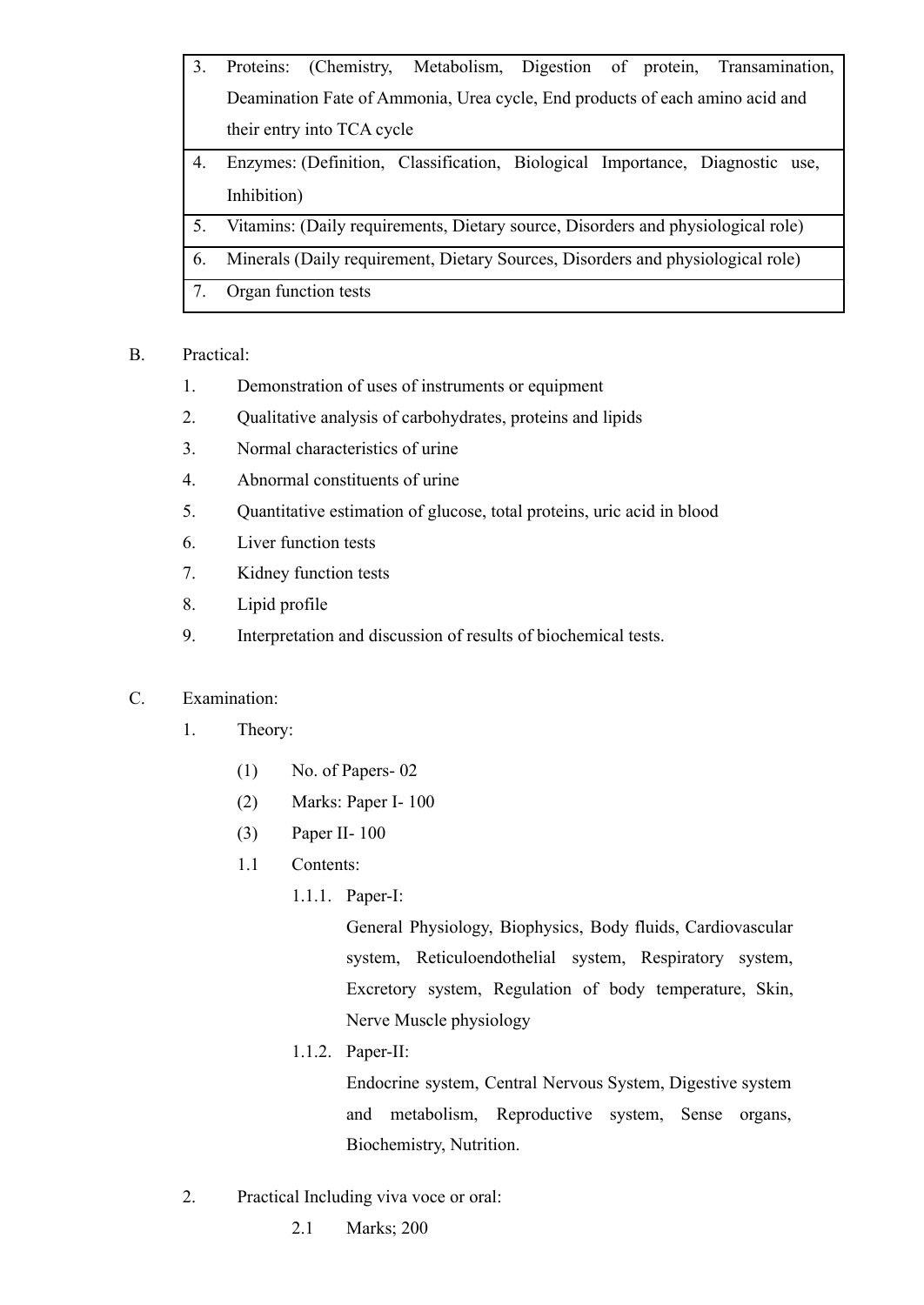|      | Total |                                                   | 200   |
|------|-------|---------------------------------------------------|-------|
|      | 2.24. | Viva Voce (Oral)                                  | 100   |
|      |       | 2.2.3. Maintenance of Practical<br>record/Journal | 20    |
|      |       | 2.2.2. Spotting                                   | 30    |
|      |       | 2.2.1. Experiments                                | 50    |
| 2.2. |       | Distribution of marks;                            | Marks |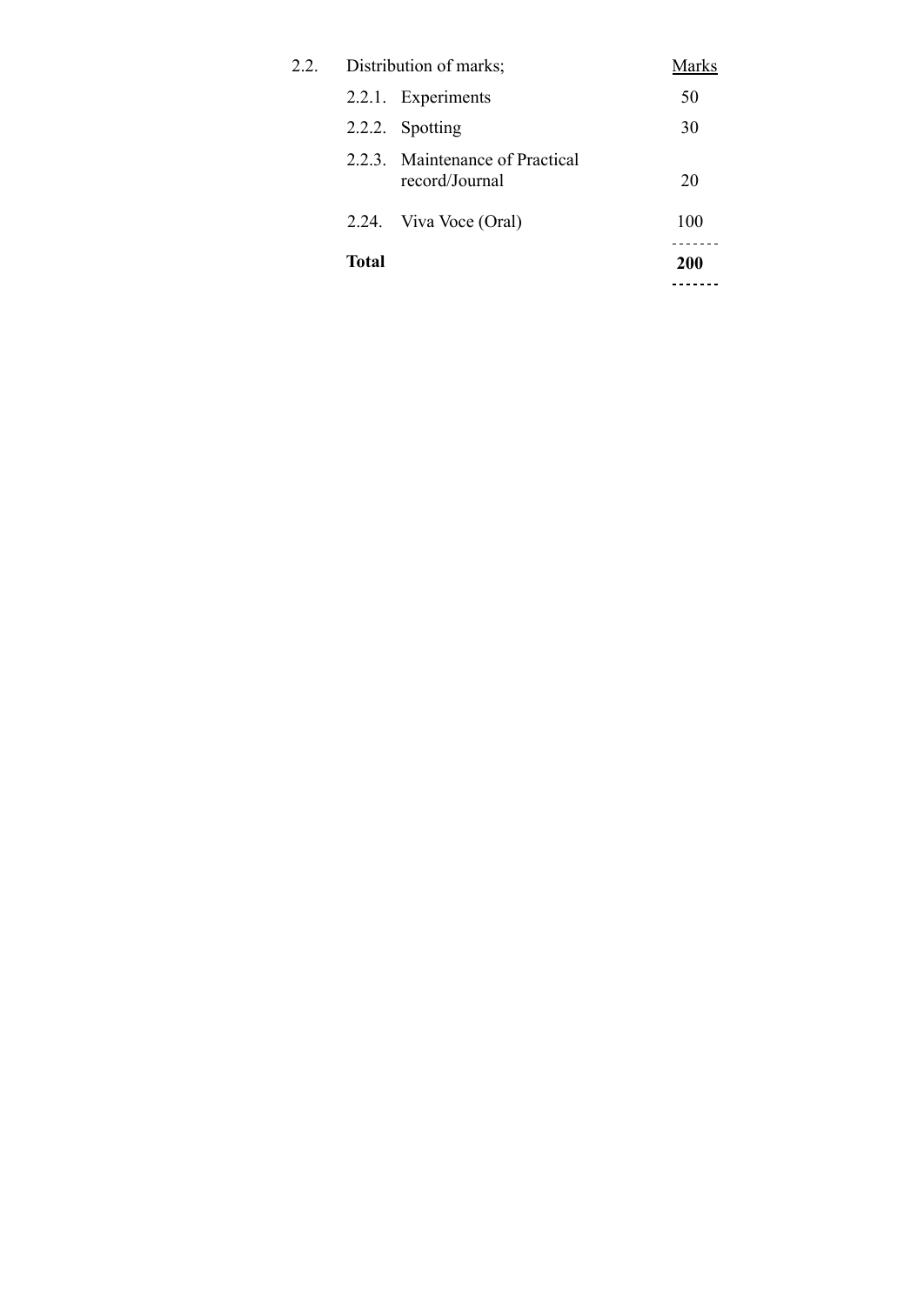#### **HOMOEOPATHIC PHARMACY**

Instructions:

Instruction in Homoeopathic Pharmacy shall be so planned as to present, -

- (1) importance of homoeopathic pharmacy in relation to study of homoeopathic materia medica, organon of medicine and national economy as well as growth of homoeopathic pharmacy and research;
- (2) originally and speciality of homoeopathic pharmacy and its relation to pharmacy of other recognised systems of medicine;
- (3) the areas of teaching shall encompass the entire subject but stress shall be laid on the fundamental topics that form the basis of homoeopathy.
- A. Theory:
	- I. General concepts and orientation:
		- 1. History of pharmacy with emphasis on emergence of Homoeopathic Pharmacy.
		- 2. Official Homoeopathic Pharmacopoeia (Germany, Britain, U.S.A., India).
		- 3. Important terminologies like scientific names, common names, synonyms.
		- 4. Definitions in homoeopathic pharmacy.
		- 5. Components of Pharmacy.
		- 6. Weights and measurements.
		- 7. Nomenclature of Homoeopathic drugs with their anomalies
	- II. Raw Material: drugs and vehicles
		- 1. Source of drugs (taxonomic classification, with reference to utility).
		- 2. Collection of drug substances.
		- 3. Vehicles.
		- 4. Homoeopathic Pharmaceutical Instruments and appliances.
	- III. Homoeopathic Pharmaceutics:
		- 1. Mother tincture and its preparation old and new methods.
		- 2. Various scales in homoeopathic pharmacy.
		- 3. Drugs dynamisation or potentisation
		- 4. External applications (focus on scope of Homoeopathic lotion,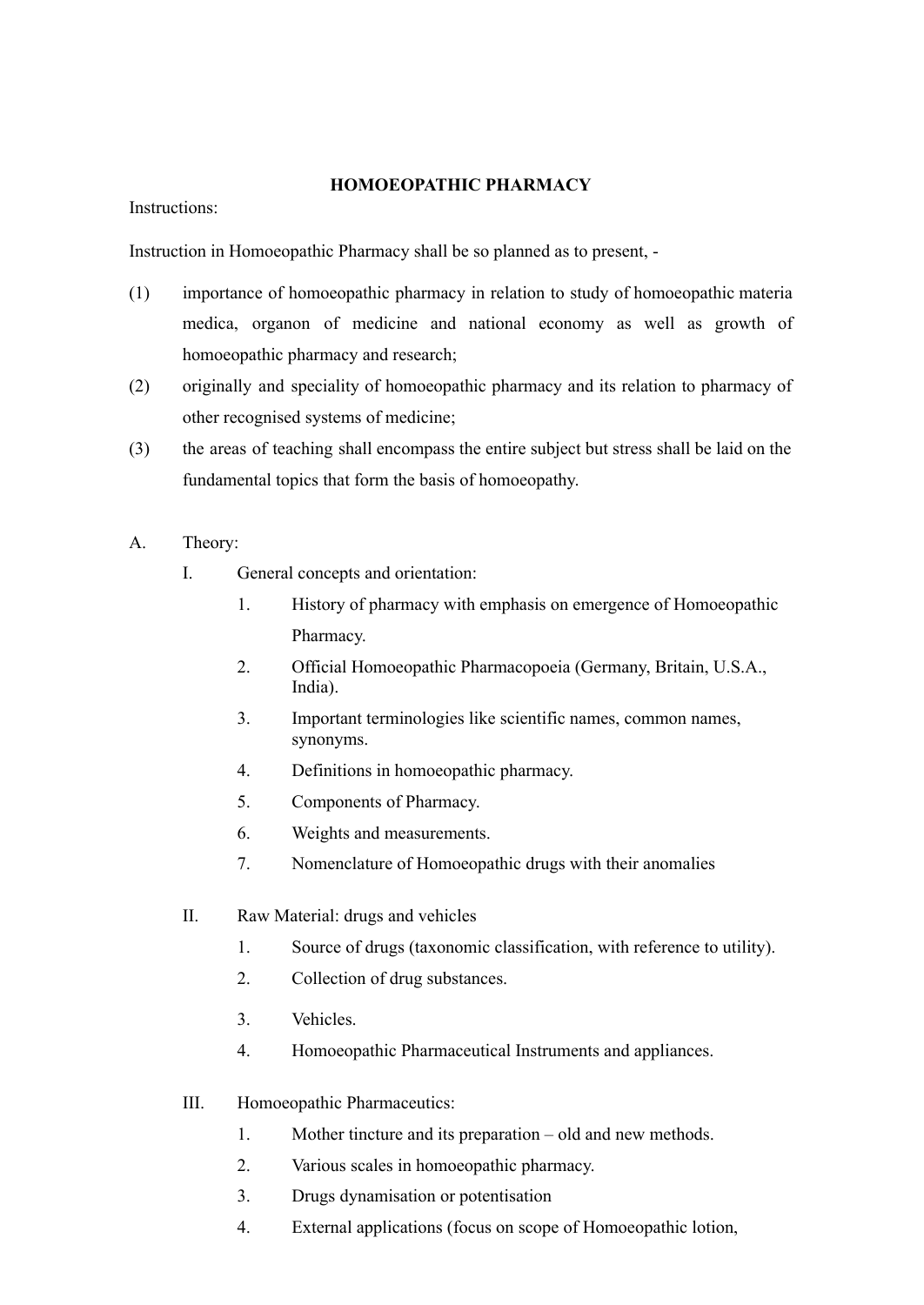glycerol, liniment and ointment).

- 5. Doctrine of signature.
- 6. Posology (focus on basic principles; related aphorisms of organon of medicine).
- 7. Prescription (including abbreviations).
- 8. Concept of placebo.
- 9. Pharmaconomy routes of homoeopathic drug administration.
- 10. Dispensing of medicines.
- 11. Basics of adverse drug reactions and pharmaco-vigilance.
- IV. Pharmacodynamics:
	- 1. Homoeopathic Pharmacodynamics
	- 2. Drug Proving (related aphorisms 105 145 of organon of medicine) and merits and demerits of Drug Proving on Humans and Animals.
	- 3. Pharmacological study of drugs listed in Appendix-A
- V. Quality Control:
	- 1. Standardisation of homoeopathic medicines, raw materials and finished products.
	- 2. Good manufacturing practices; industrial pharmacy.
	- 3. Homoeopathic pharmacopoeia laboratory functions and activities, relating to quality control of drugs.
- VI. Legislations pertaining to pharmacy:
	- 1. The Drugs and Cosmetics Act, 1940 (23 to 1940) {in relation to Homoeopathy};
	- 2. Drugs and Cosmetics Rules, 1945 {in relation to

Homoeopathy}; 3. Poisons Act, 1919 (12 of 1919);

- 4. The Narcotic Drugs and Psychotropic Substances Act, 1985 (61 of 1985);
- 5. Drugs and Magic Remedies (Objectionable Advertisements) Act, 1954 (21 of 1954);
- 6. Medicinal and Toilet Preparations (Excise Duties) Act, 1955 (16 of 1955).
- B. Practical: Experiments
	- 1. Estimation of size of globules.
	- 2. Medication of globules and preparation of doses with sugar of milk and distilled water.
	- 3. Purity test of sugar of milk, distilled water and ethyl alcohol.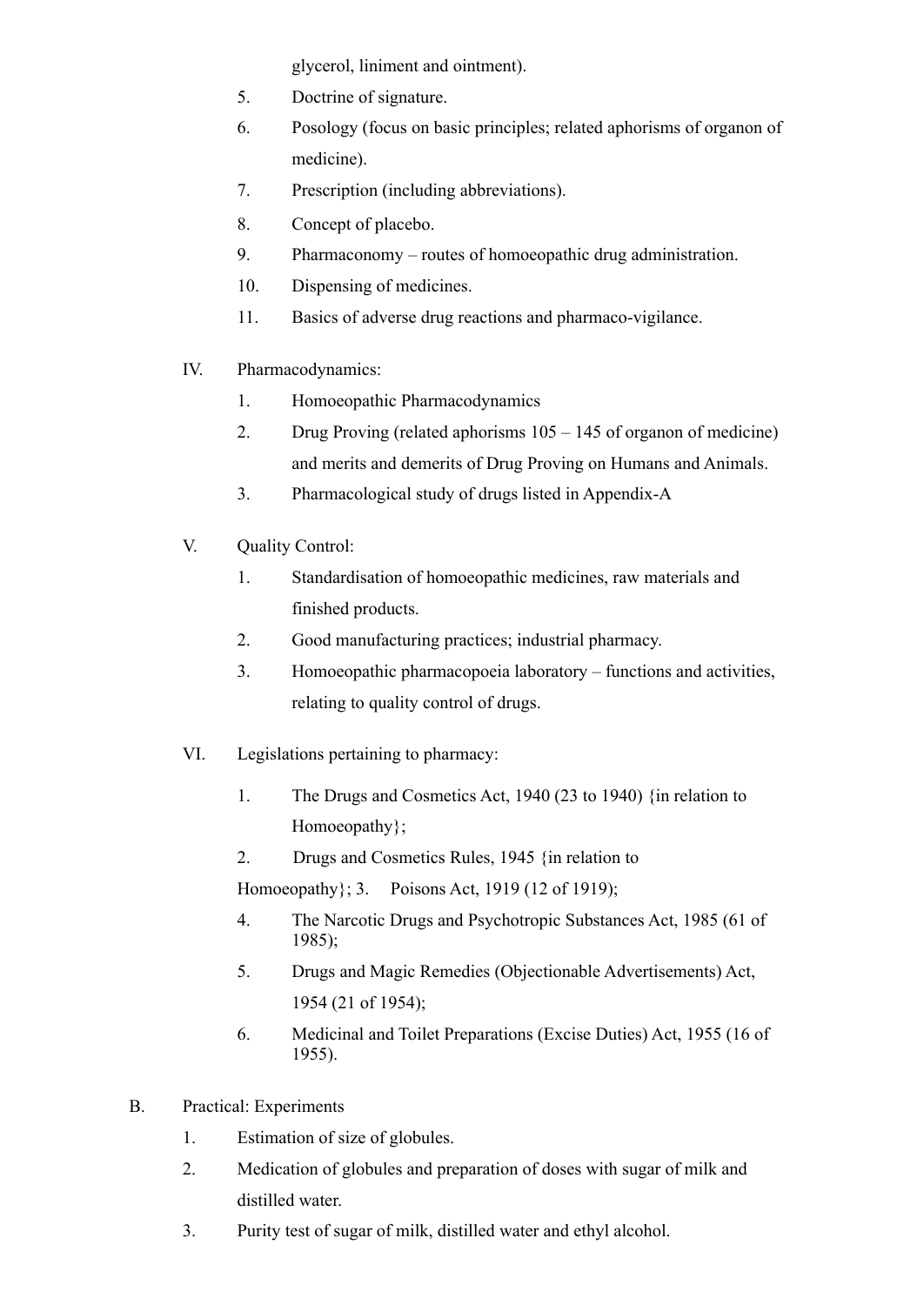- 4. Determination of specific gravity of distilled water and ethyl alcohol.
- 5. Preparation of dispensing alcohol and dilute alcohol from strong alcohol.
- 6. Trituration of one drug each in decimal and centesimal scale.
- 7. Succession in decimal scale from Mother Tincture to 6X potency.
- 8. Succession in centesimal scale from Mother Tincture to 3C potency.
- 9. Conversion of Trituration to liquid potency: Decimal scale 6X to 8X potency.
- 10. Conversion of Trituration to liquid potency: Centesimal scale 3C to 4C potency.
- 11. Preparation of 0/1 potency (LM scale) of 1 Drug.
- 12. Preparation of external applications lotion, glycerol, liniment, ointment.
- 13. Laboratory methods sublimation, distillation, decantation, filtration, crystallization.
- 14. Writing of prescription.
- 15. Dispensing of medicines.
- 16. Process of taking minims.
- 17. Identification of drugs (listed in Appendix B)-
	- (i) Macroscopic and Microscopic characteristic of drug substancesminimum 05 drugs);
	- (ii) Microscopic study of trituration of two drugs (up to 3X potency)
- 18. Estimation of moisture content using water bath.
- 19. Preparation of mother tincture maceration and percolation.
- 20. Collection of 30 drugs for herbarium.
- 21. Visit to homoeopathic pharmacopoeia laboratory and visit to a large scale manufacturing unit of homoeopathic medicine (GMP compliant). (Students shall keep detailed visit reports as per Proforma at Annexure- 'B').
- C. Demonstration
	- 1. General instructions for practical or clinical in pharmacy.
	- 2. Identification and use of homoeopathic pharmaceutical instruments and appliances and their cleaning.
	- 3. Estimation of moisture content using water bath.
	- 4. Preparation of mother tincture maceration and percolation.

# **APPENDIX – A**

List of drugs included in the syllabus of pharmacy for study of pharmacological action:-

- 1. Aconitum napellus
- 2. Adonis vernalis
- 3. Allium cepa
- 4. Argentum nitricum
- 5. Arsenicum album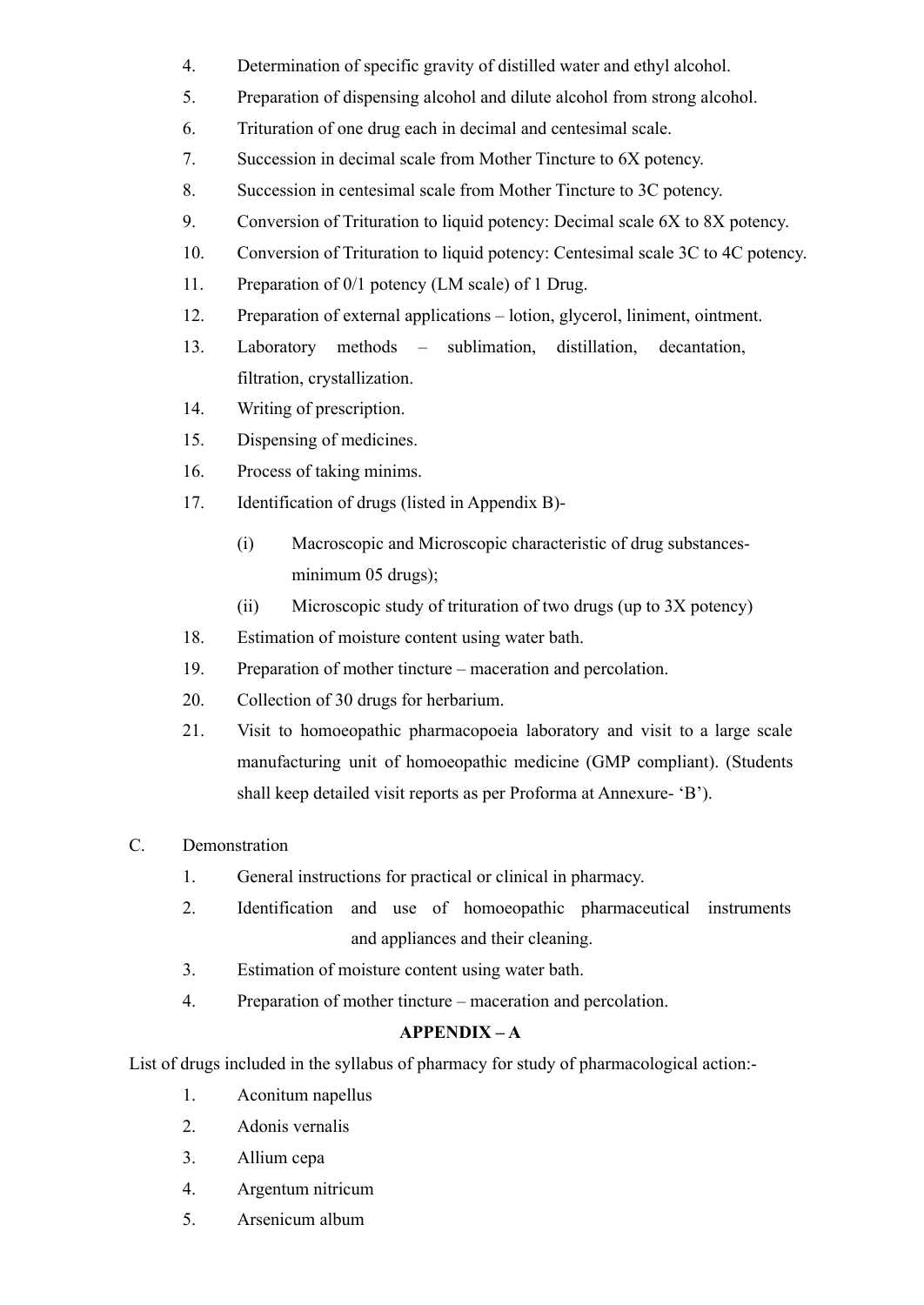- 6. Atropa Belladonna
- 7. Cactus grandiflorus
- 8. Cantharis vesicatoria
- 9. Cannabis indica
- 10. Cannabis sativa
- 11. Cinchona officinalis
- 12. Coffea cruda
- 13. Crataegus oxyacantha
- 14. Crotalus horridus
- 15. Gelsemium sempervirens
- 16. Glonoinum
- 17. Hydrastis Canadensis
- 18. Hyoscyamus niger
- 19. Kali bichromicum
- 20. Lachesis
- 21. Lithium carbonicum
- 22. Mercurius corrosivus
- 23. Naja tripudians
- 24. Nitricum acidum
- 25. Nux vomica
- 26. Passiflora incarnate
- 27. Stannum metallicum
- 28. Stramonium
- 29. Symphytum officinale
- 30. Tabacum

## **APPENDIX – B**

List of drugs for identification

- 1. Vegetable Kingdom
	- 1. Aegle folia
	- 2. Anacardium orientale
	- 3. Andrographis paniculata
	- 4. Calendula officianlis
	- 5. Cassia sophera
	- 6. Cinchona officinalis
	- 7. Cocculus indicus
	- 8. Coffea cruda
	- 9. Colocynthis
	- 10. Crocus sativa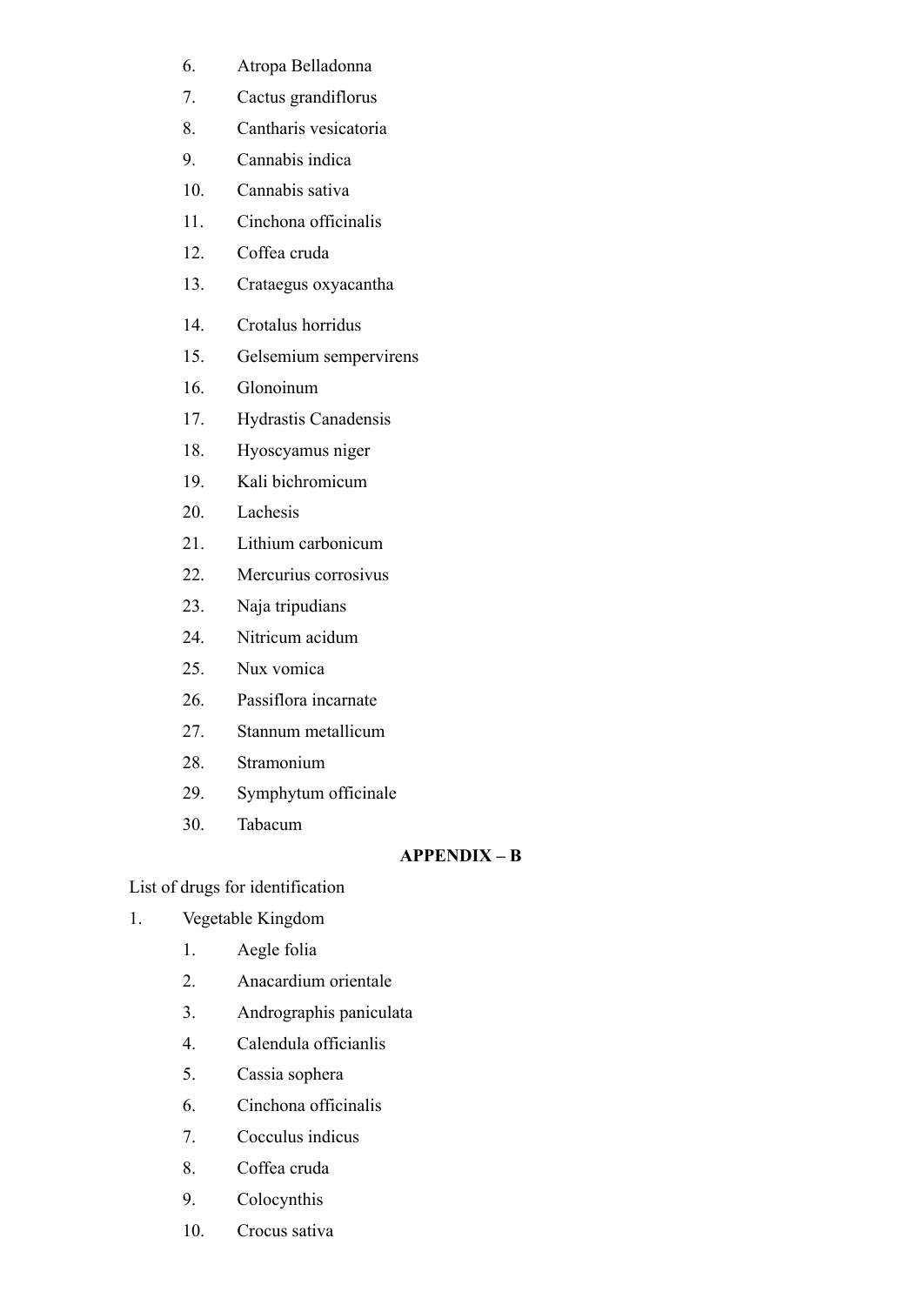- 11. Croton tiglium
- 12. Cynodon dactylon
- 13. Ficus religiosa
- 14. Holarrhena antidysenterica
- 15. Hydrocotyle asiatica
- 16. Justicia adhatoda
- 17. Lobelia inflata
- 18. Nux vomica
- 19. Ocimum sanctum
- 20. Opium
- 21. Rauwolfia serpentina
- 22. Rheum
- 23. Saraca indica
- 24. Senna
- 25. Stramonium
- 26. Vinca minor

## II. Chemicals or Minerals

- 1. Acetium acidum
- 2. Alumina
- 3. Argentum metallicum
- 4. Argentum nitricum
- 5. Arsenicum album
- 6. Calcarea carbonica
- 7. Carbo vegetabilis
- 8. Graphites
- 9. Magnesium phosphoric
- 10. Natrum muriaticum
- 11. Sulphur

#### III. Animal kingdom

- 1. Apis mellifica
- 2. Blatta orientalis
- 3. Formica rufa
- 4. Sepia
- 5. Tarentula cubensis

Note:

1. Each student shall maintain practical or clinical record or journal and herbarium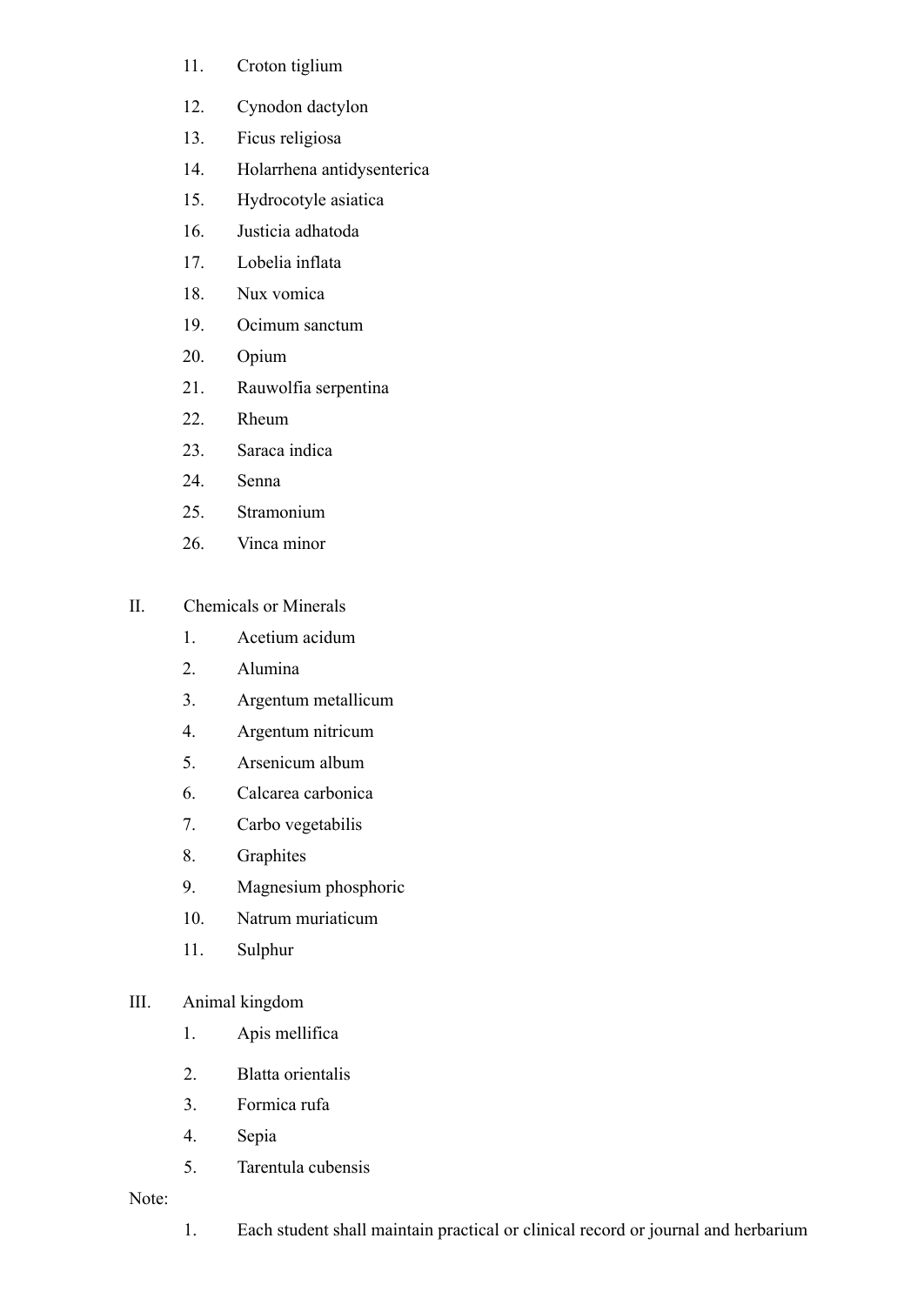file separately.

- 2. College authority shall facilitate the students in maintaining record as per Appendix-C.
- E. Examination:
- 1. Theory
	- 1.1 Number of paper 01
	- 1.2 Marks: 100

# 2. Practical including viva voce or oral

|      | Total             |                                                       | 100 |  |  |
|------|-------------------|-------------------------------------------------------|-----|--|--|
|      |                   | 2.2.4. Viva voce (oral)                               | 50  |  |  |
|      |                   | 2.2.4. Maintenance of herbarium record                | 05  |  |  |
|      |                   | 2.2.3. Maintenance of practical<br>record or journal  | 10  |  |  |
|      |                   | 2.2.2. Spotting                                       | 20  |  |  |
| 2.2. |                   | Distribution of marks;<br>Marks<br>2.2.1. Experiments | 15  |  |  |
| 21   | <b>Marks: 100</b> |                                                       |     |  |  |

Educational tour – To provide basic knowledge of practical aspects of Pharmacy by exposure of students to pharmaceutical labs and Homoeopathic pharmacopoeia laboratory, is mandatory.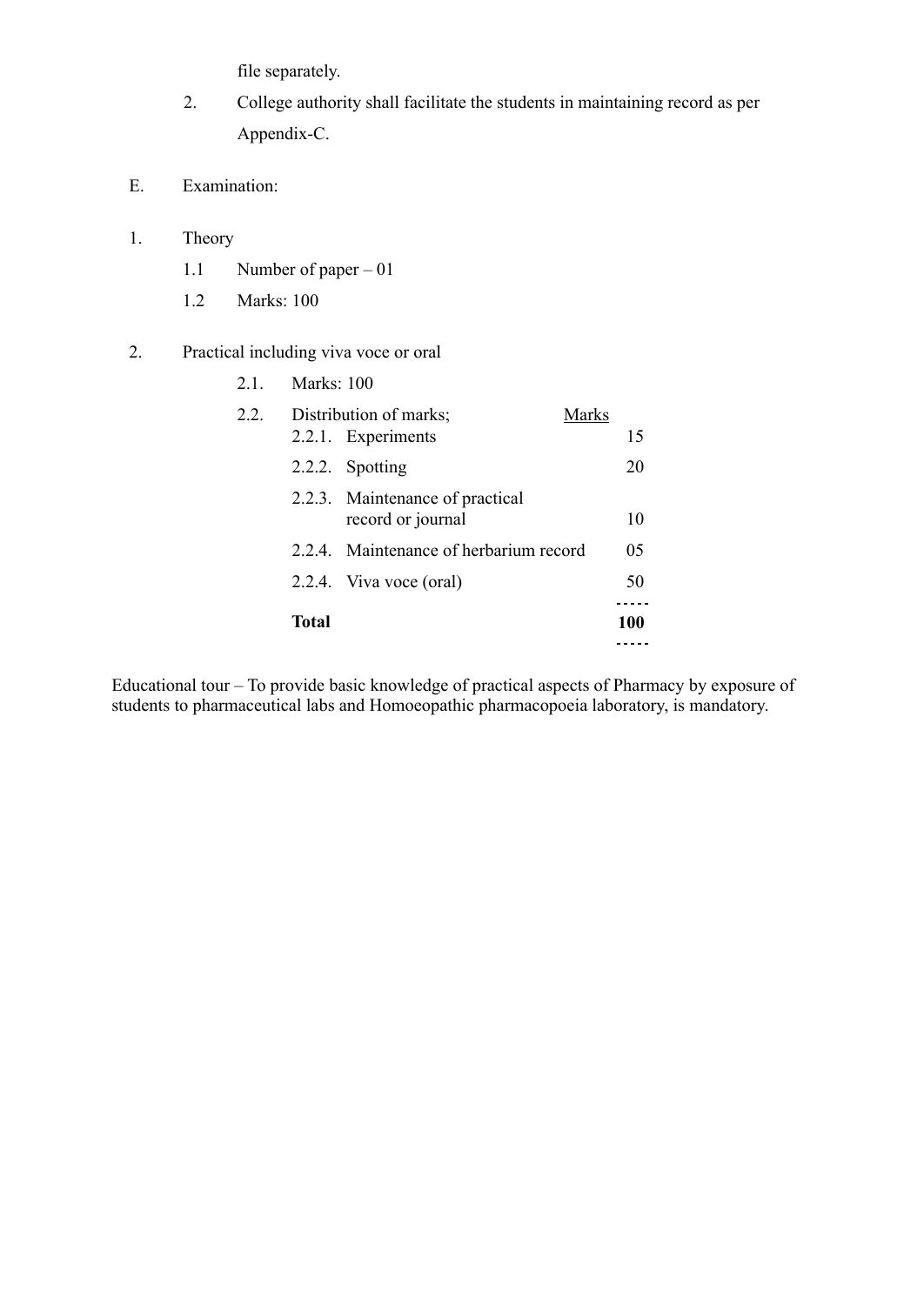#### **ORGANON OF MEDICINE WITH HOMOEOPATHIC PHILOSOPHY**

- A. Theory:
- I. Introductory lectures
	- 1.1. Evolution of medical practice of the ancients (Prehistoric Medicine, Greek Medicine, Chinese medicine, Hindu medicine and Renaissance) and tracing the empirical, rationalistic and vitalistic thoughts.
	- 1.2. Short history of Hahnemann's life, his contributions, and discovery of Homoeopathy, situation leading to discovery of Homoeopathy
		- 1.3. Brief life history and contributions of early pioneers of homoeopathy like
		- C.V. Boenninghausen, J.T. Kent, C. Hering, Rajendra Lal Dutta, M.L. Sircar
	- 1.4 History and Development of Homoeopathy in India, U.S.A. and European countries
	- 1.5. Fundamental Principles of Homoeopathy.
	- 1.6. Basic concept of:
		- 1.6.1. Health: Hahnemann's concept and modern concept.
		- 1.6.2. Disease: Hahnemann's concept and modern concept.
		- 1.6.3. Cure.

1.7. Different editions and constructions of Hahnemann's Organon of Medicine.

2. Logic

To understand Organon of medicine and homoeopathic philosophy, it is essential to be acquainted with the basics of LOGIC to grasp inductive and deductive reasonings. Preliminary lectures on inductive and deductive logic (with reference to philosophy book of Stuart Close Chapter 3 and 16).

- 3. Psychology
	- 3.1. Basics of Psychology.
	- 3.2. Study of behavior and intelligence.
	- 3.3. Basic concepts of Sensations.
	- 3.4. Emotion, Motivation, Personality, Anxiety, Conflict, Frustration, Depression, Fear, Psychosomatic Manifestations
	- 3.5 Dreams.
- 4. Aphorisms 1 to 28 of Organon of medicine
- 5. Homoeopathic Prophylaxis